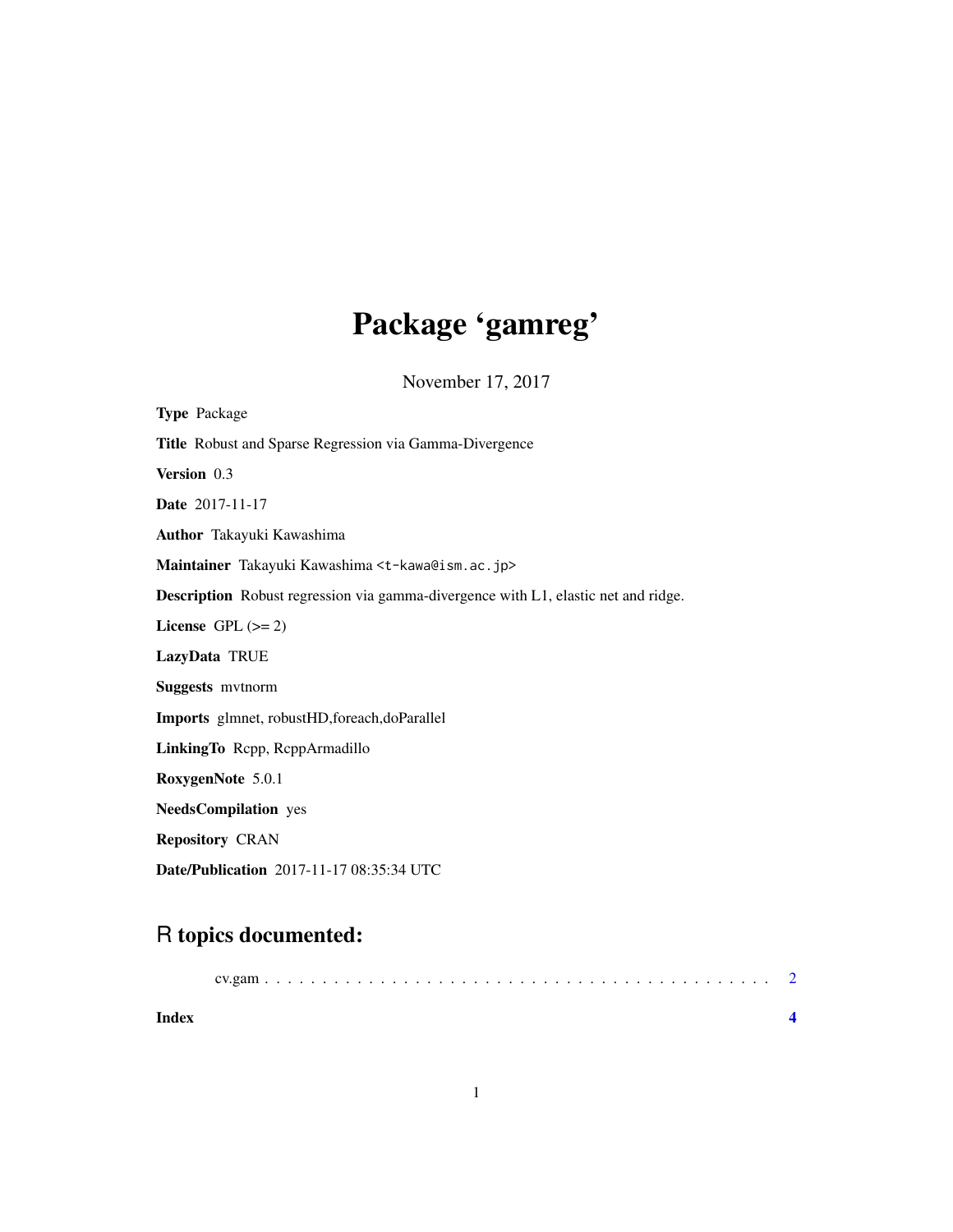<span id="page-1-0"></span>

#### Description

Compute Robust Cross-Validation for selecting best model.

#### Usage

```
cv.gam(X, Y, init.mode = c("sLTS", "RLARS", "RANSAC"),
       lambda.mode = "lambda0", lmax = 1, lmin = 0.05, nlambda = 50,
       fold = 10, ncores = 1, gam = 0.1, gam0 = 0.5, intercept = "TRUE",
       alpha = 1, ini.subsamp = 0.2, ini.cand = 1000, alpha.LTS = 0.75,
       nlambda.LTS = 40)
```
#### Arguments

| χ           | Predictor variables Matrix.                                                                                                                                                                                     |
|-------------|-----------------------------------------------------------------------------------------------------------------------------------------------------------------------------------------------------------------|
| Υ           | Response variables Matrix.                                                                                                                                                                                      |
| init.mode   | "sLTS": a initial point is the estimate of sparse least trimmed squares. "RLARS":<br>a initial point is the estimate of Robust LARS. "RANSAC": a initial point is the<br>estimate of RANSAC algorithm.          |
| lambda.mode | "lambda0": Robust Cross-Validation uses grids on range [0.05lambda0,lambda0]<br>with log scale, where lambda0 is an estimator of sparse tuning parameter which<br>would shrink regression coefficients to zero. |
| lmax        | When lambda. mode is not lambda0, upper bound of range of grids is lmax.                                                                                                                                        |
| lmin        | When lambda. mode is not lambda0, lower bound of range of grids is lmin.                                                                                                                                        |
| nlambda     | The number of grids for Robust Cross-Validation.                                                                                                                                                                |
| fold        | the number of folds for K-fold Robust Cross-Validation. If fold equals to sam-<br>ple size, Robust Cross-Validation is leave-one-out method.                                                                    |
| ncores      | positive integer giving the number of processor cores to be used for parallel<br>computing (the default is 1 for no parallelization).                                                                           |
| gam         | Robust tuning parameter of gamma-divergence for regression.                                                                                                                                                     |
| gam0        | tuning parameter of Robust Cross-Validation.                                                                                                                                                                    |
| intercept   | Should intercept be fitted TRUE or set to zero FALSE                                                                                                                                                            |
| alpha       | The elasticnet mixing parameter, with $0 \le \alpha \le 1$ . alpha=1 is the lasso penalty,<br>and alpha=0 the ridge penalty.                                                                                    |
| ini.subsamp | The fraction of subsamples in "RANSAC".                                                                                                                                                                         |
| ini.cand    | The number of candidates for estimating itnial points in "RANSAC".                                                                                                                                              |
| alpha.LTS   | The fraction of subsamples for trimmed squares in "sLTS".                                                                                                                                                       |
| nlambda.LTS | The number of grids for sparse tuning parameter in "sLTS".                                                                                                                                                      |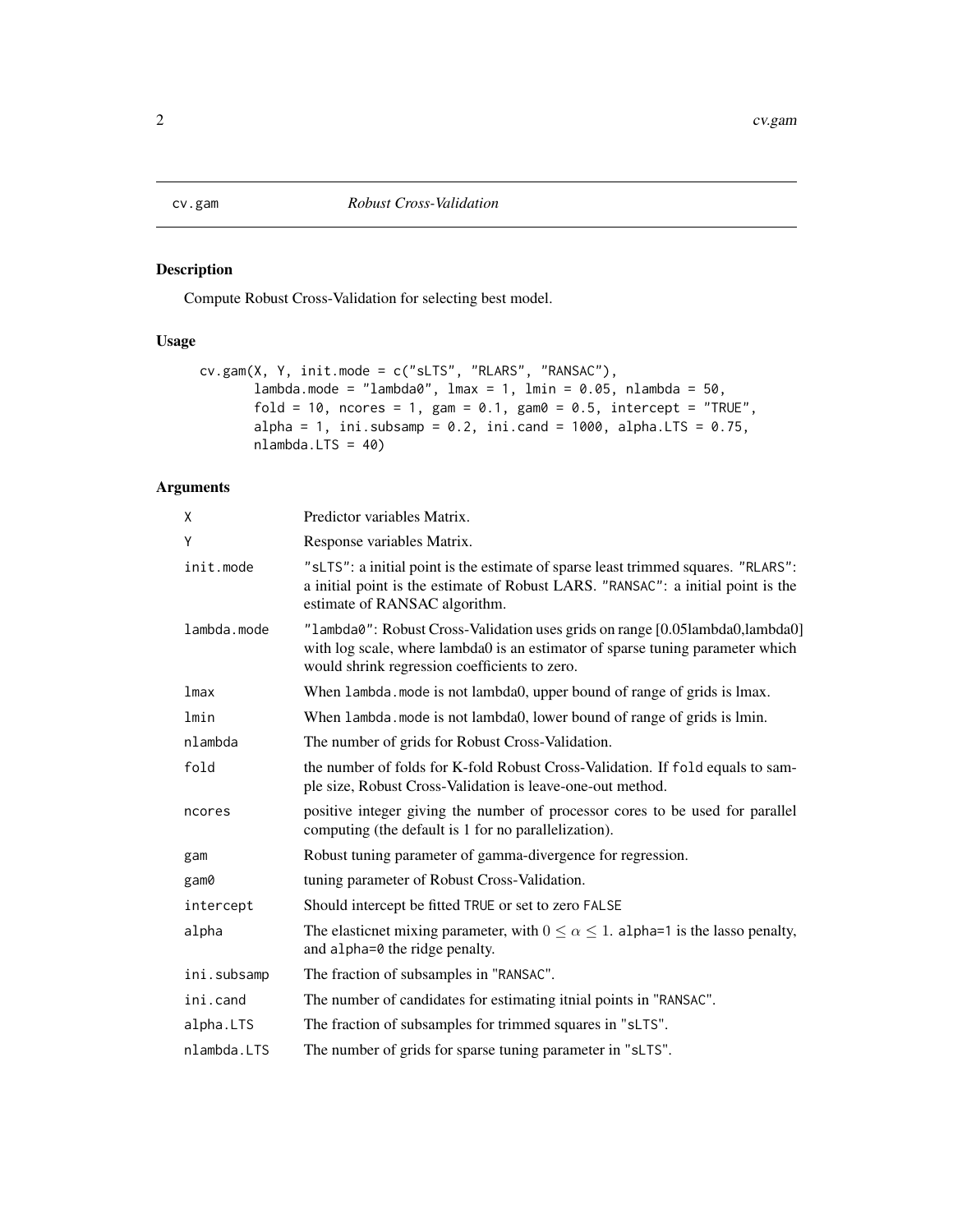#### cv.gam 3

#### Details

If the "RANSAC" is used as the initial point, the parameter ini.subsamp and ini.cand can be determined carefully. The smaller ini.subsamp is, the more robust initial point is. However, less efficiency.

#### Value

| lambda | A numeric vector giving the values of the penalty parameter. |
|--------|--------------------------------------------------------------|
| fit    | All results at each lambda.                                  |
| Rocy   | The result of best model by Robust Cross-Validation.         |

#### Author(s)

Takayuki Kawashima

#### References

Kawashima, T. and Fujisawa, H. (2017). *Robust and Sparse Regression via gamma-divergence, Entropy, 19(11).*

Fujisawa, H. and Eguchi, S. (2008). *Robust parameter estimation with a small bias against heavy contamination, Journal of Multivariate Analysis, 99(9), 2053-2081.*

#### Examples

```
## generate data
library(mvtnorm)
n <- 30 + number of observations
p <- 10 + number of expalanatory variables
epsilon <- 0.1 # contamination ratio
beta < -0.0 # intercept
beta <- c(numeric(p)) # regression coefficients
beta[1] <- 1
beta[2] <- 2
beta[3] <- 3
beta[4] <- 4
Sigma \leq 0.2^t(\text{supply}(1:p, function(i, j) abs(i-j), 1:p))X <- rmvnorm(n, sigma=Sigma) # explanatory variables
e <- rnorm(n) # error terms
i <- 1:ceiling(epsilon*n) # index of outliers
e[i] \leftarrow e[i] + 20 # vertical outliers
Y <- beta0*(numeric(n)+1) + X%*%beta
res <- cv.gam(X,Y,nlambda = 5, nlambda.LTS=20 ,init.mode="sLTS")
```